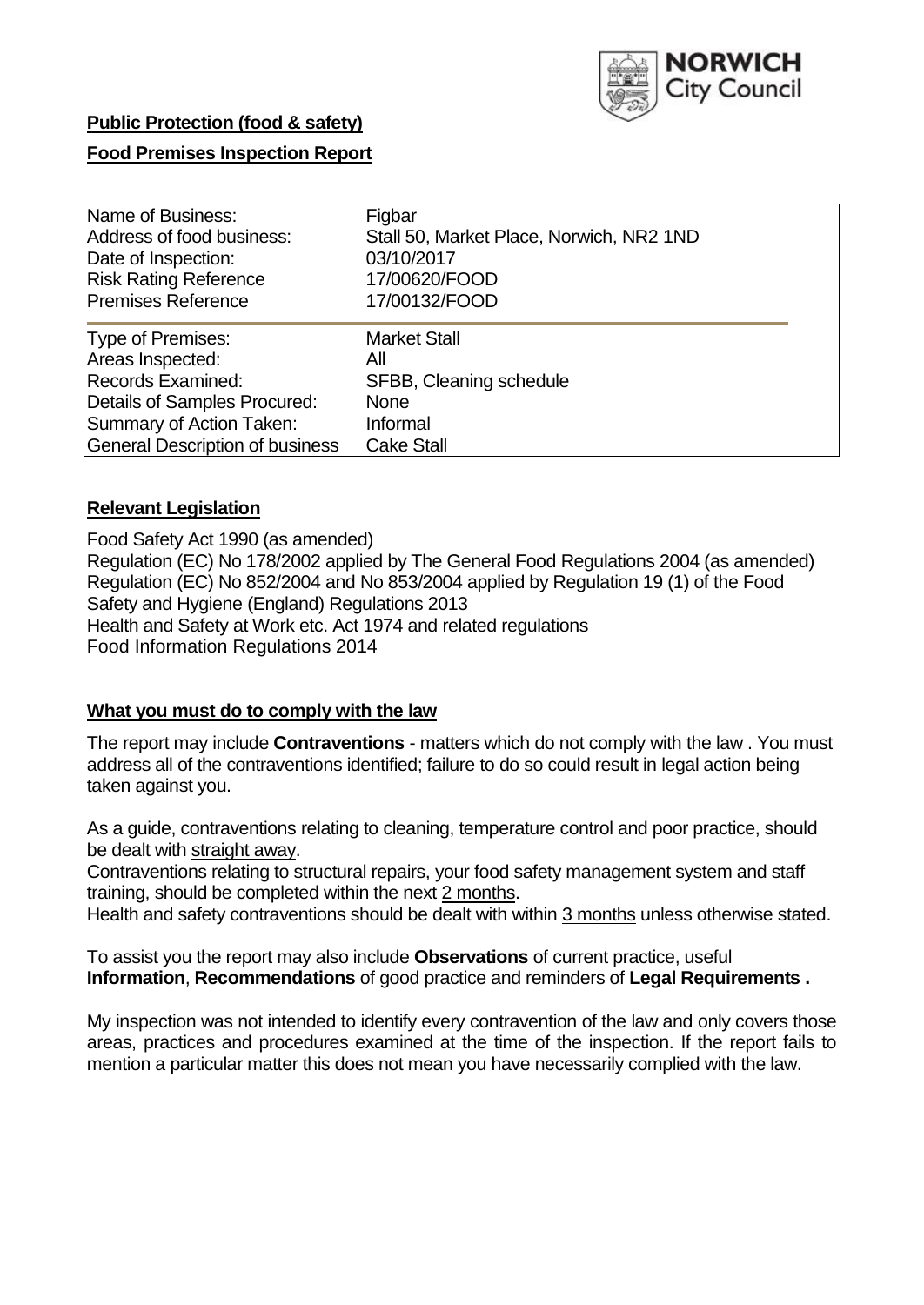# **FOOD SAFETY**

### **How we calculate your Food Hygiene Rating:**

The food safety section has been divided into the three areas which you are scored against for the hygiene rating: 1. food hygiene and safety procedures, 2. structural requirements and 3. confidence in management/control procedures. Each section begins with a summary of what was observed and the score you have been given. Details of how these scores combine to produce your overall food hygiene rating are shown in the table.

| <b>Compliance Area</b>                     |          |    |    | <b>You Score</b> |                |    |           |    |          |
|--------------------------------------------|----------|----|----|------------------|----------------|----|-----------|----|----------|
| Food Hygiene and Safety                    |          |    |    | $\Omega$         | 5 <sup>1</sup> | 10 | 15        | 20 | 25       |
| <b>Structure and Cleaning</b>              |          |    |    | $\Omega$         | 5              | 10 | 15        | 20 | 25       |
| Confidence in management & control systems |          |    |    | $\overline{0}$   | 5              | 10 | 15        | 20 | 30       |
|                                            |          |    |    |                  |                |    |           |    |          |
| <b>Your Total score</b>                    | $0 - 15$ | 20 |    | $25 - 30$        | $35 - 40$      |    | $45 - 50$ |    | > 50     |
| <b>Your Worst score</b>                    | 5.       | 10 | 10 |                  | 15             |    | 20        |    |          |
|                                            |          |    |    |                  |                |    |           |    |          |
| <b>Your Rating is</b>                      | 5        |    |    | 3                | $\overline{2}$ |    |           |    | $\Omega$ |

Your Food Hygiene Rating is 4 - a good standard



# **1. Food Hygiene and Safety**

Food hygiene standards are generally satisfactory and maintained. There is evidence of some non-compliance with legal requirements. Some lapses are evident however generally you have satisfactory food handling practices and procedures and adequate control measures to prevent cross-contamination are in place. The contraventions require your attention; although not critical to food safety they may become so if not addressed. **(Score 10)**

## Contamination risks

**Contravention** The following exposed food to the general risk of cross-contamination with bacteria or allergens or its physical contamination with dirt or foreign objects:

• The same pair of tongs were being used for different cakes which contained various different allergens. Please purchase extra tongs (preferably colour coded) for use with separate cake types to prevent cross contamination from the differing allergens

**Legal Requirement** At all stages of production, processing and distribution, food must be protected from any contamination likely to render it unfit for human consumption, injurious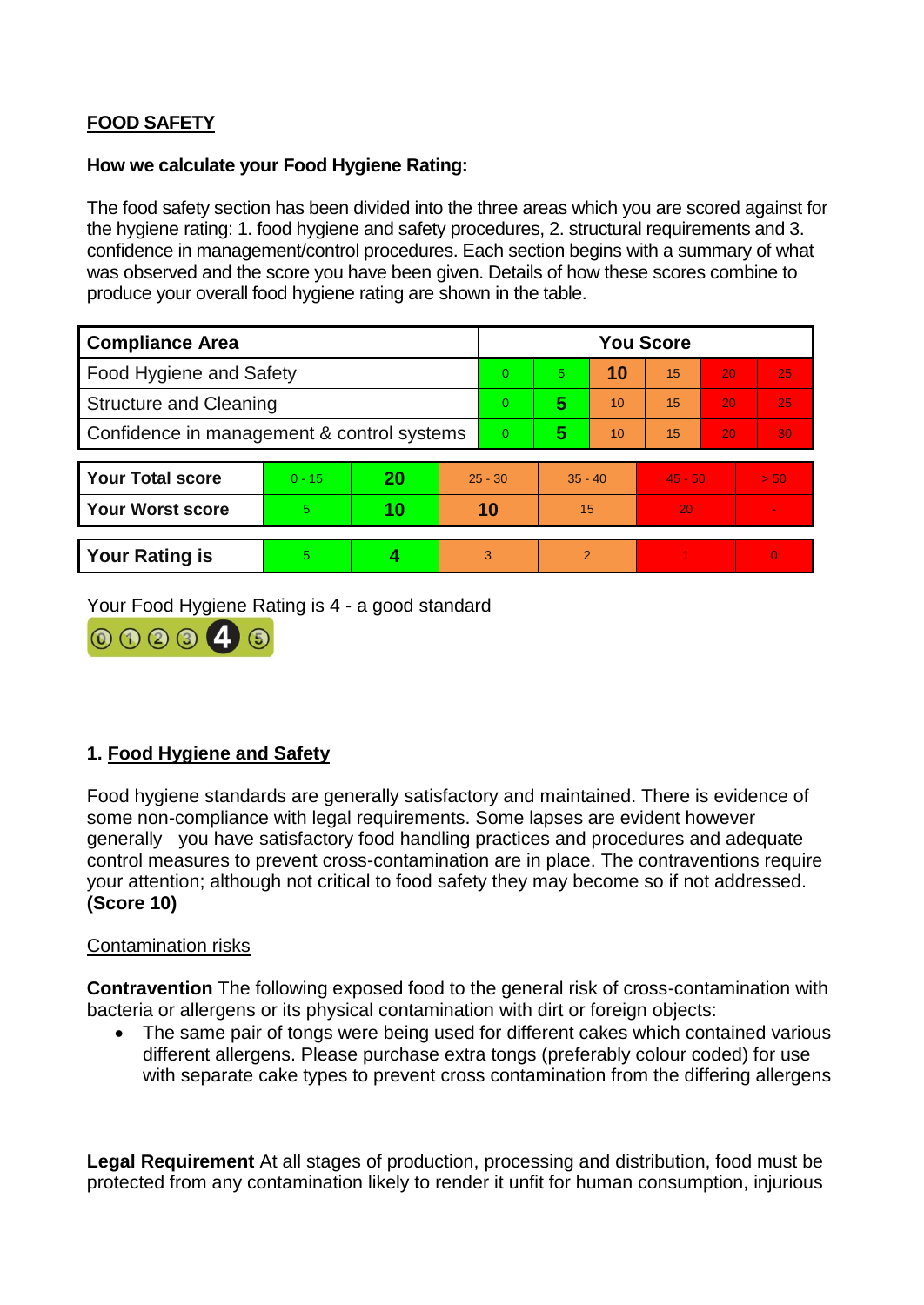to health or contaminated in such a way that it would be unreasonable to expect it to be consumed in that state. Hand-washing

**Observation** Hand washing was managed well and wash-hand basins were well stocked with hand cleaning material.

## Temperature Control

**Observation** I was pleased to see you were able to limit bacterial growth and/or survival by applying appropriate temperature controls at points critical to food safety and that you were diligently monitoring temperatures.

## **2. Structure and Cleaning**

The structure facilities and standard of cleaning and maintenance are all of a good standard and only minor repairs and/or improvements are required. Pest control and waste disposal provisions are adequate. The minor contraventions require your attention. **(Score 5)**

#### Cleaning of Structure

**Contravention** The following structural items could not be effectively cleaned and must be covered or made non-absorbent:

 wooden shelves and the wooden counter was bare wood. Wooden surfaces need to be treated and sealed to make a smooth impervious surface that can be easily cleaned

#### Cleaning Chemicals / Materials / Equipment and Methods

**Guidance** Even when using a surface sanitiser you should be following the 'two-stage' cleaning method. Apply the sanitiser once to remove visible dirt and food debris and then a second time to ensure effective disinfection. Make sure you follow the correct contact time for the product.

**Observation** I was pleased to see that the premises was kept clean and that your cleaning materials, and equipment were able to minimise the spread of harmful bacteria between surfaces.

#### **3. Confidence in Management**

A food safety management system is in place and you demonstrate a very good standard of compliance with the law. Your records are appropriate and generally maintained. Your staff are suitably supervised and trained. You have a good track record. There are some minor contraventions which require your attention. **(Score 5)**